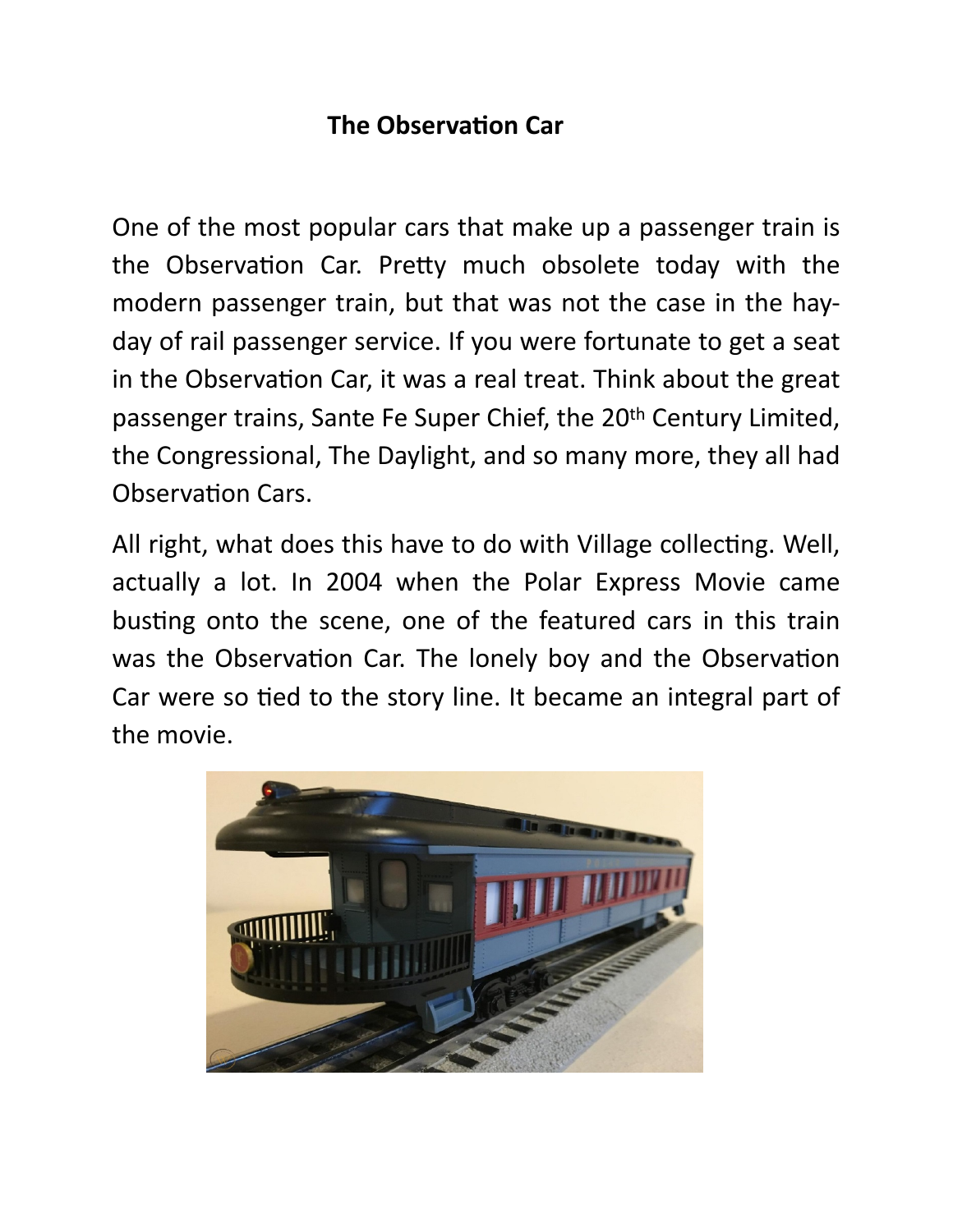Lionel Trains capitalized on the success of this movie and had in place a train set available just as the movie het the theaters. And, the Observation Car was an important part of this train. I purchased two sets at that time and boy did they become very scare. I ran one set on our layout but was not all that happy with it. I run mostly scale O-Gauge equipment and this set is O-27, smaller in size.

Shortly thereafter, I stared to lobby Lionel to produce a scale version of the PE Train. It took three years, but a scale 1225 PE Engine and Tender became available. Next was to get Lionel to do a set of scale matching PE passenger cars. Another couple of years and finally success, a scale PE Train for those of us who prefer this size.

However, there was one small issue for me. Lionel chose to use the mold for their traditional Observation Car for what are typically referred to as Heavyweights> it's rear deck for the roof and platform are squared -off, unlike the version in the movie that has a rounded roof line and rear deck. Small issue, but it sure bothered me.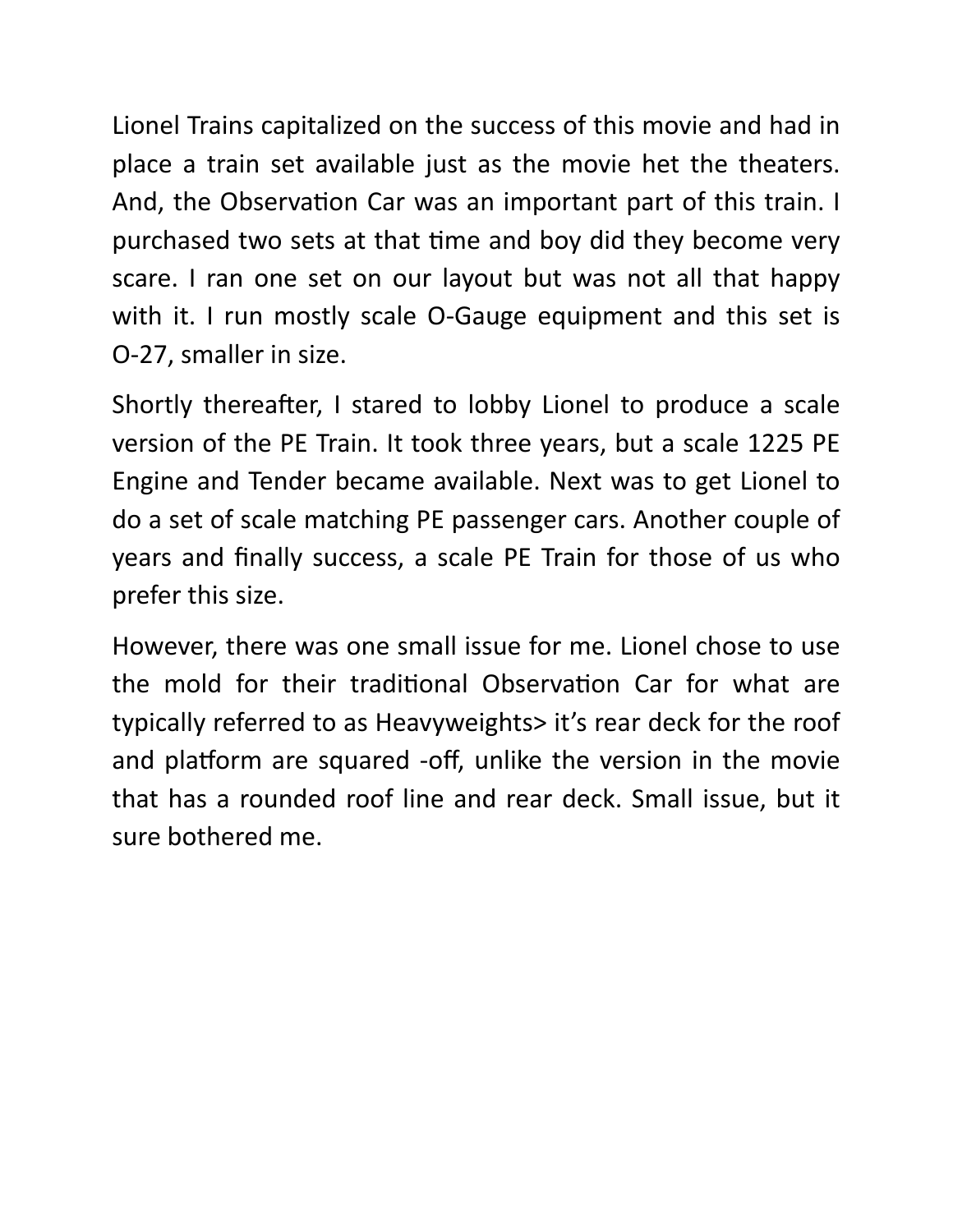

I then collaborated with a train friend who is a very talented modeler and craftsman. He basically tote out the PE Observation Car's rear end and customized a total new end. The result, an exact replica to the representation to the one in the movie.

## **Movie Version**

There are only two in existence, mine and my friend's model. What a treat for me every time I run this train.

 **Customized Version (1 of 2)**